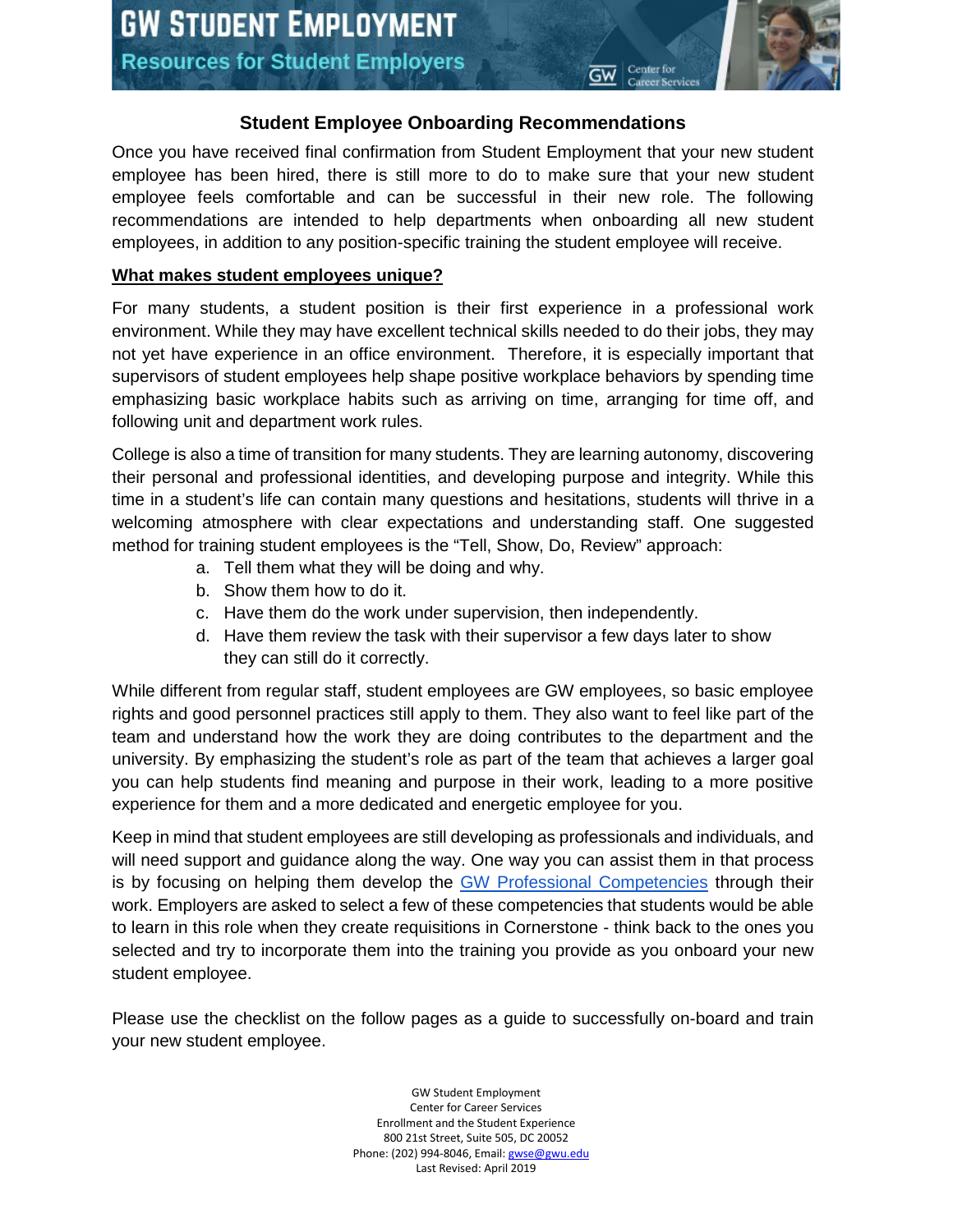# **Resources for Student Employers**

## **Before the student's first day:**

❏ Ensure that you have received the final notification of hire from GW Student Employment - **remember, if you have not yet received that notification, the student has not yet been hired and is not legally authorized to begin working**.

Center for

- ❏ Determine (with input from the student) their work schedule.
- ❏ Prepare the student's work area with office supplies, space for them to work, and a safe storage area for their personal belongings.
- $\Box$  Send a message of introduction to coworkers so they know the student will be joining your team and can prepare to meet them.
- $\Box$  Send a message to the student instructing them when and where they should arrive and who will greet them on their first day.
- ❏ Create a training plan for your student employee. Assign responsible and knowledgeable person(s) to help enact this plan, possibly including a model student employee in the same role.

#### **On the student's first day:**

- ❏ Give the student a tour of the office, including their workspace, kitchen or break areas, restrooms, printers / copiers, extra supplies, where you are located, and any other important locations they may need to know about.
- ❏ Provide any guidelines, instructions, or manuals that apply to the student's position, so they have a reference guide for how to do the basic tasks required of them.
- ❏ Provide any department or institutional policies that the student will be expected to follow to the student in **written** format. Potential subjects include: dress code, computer usage, cell phone usage, listening to music, eating, procedure for visitors / guests, confidentiality of sensitive information, procedure for calling in sick or notifying the office of a planned absence. Here is a sample [Professional Conduct](https://docs.google.com/document/d/1sqVR8xFJ7WZV0iXJPC2NQSl7olWfbOVtguCC3yZnL98/edit?usp=sharing)  [Policy](https://docs.google.com/document/d/1sqVR8xFJ7WZV0iXJPC2NQSl7olWfbOVtguCC3yZnL98/edit?usp=sharing) that your department may use.
- $\Box$  Explain the mission or goals of your department, including why the work you do is necessary and important to the university and the larger community.
- $\Box$  Introduce the student to their direct colleagues and any other campus colleagues they will be in touch with often.
- $\Box$  Review safety and security measures for the office, including any emergency protocols or evacuation plans.
- ❏ **[Student Worksheet:](https://drive.google.com/open?id=1aDIE7ZZnj22w8QXC3zsr0XPywhDj2k4MpcAzdgN3KBg)** There is an optional worksheet that we have provided for students to collect necessary information about their new job - we suggest filling this out with them as a part of introducing them to their office environment and job duties.

#### **During the student's first month:**

- ❏ Set up regular check-in meetings with the student to ensure they feel comfortable with their new job duties, environment, and coworkers. Let the student know they are encouraged to ask as many questions as needed so they can learn their responsibilities and succeed in their new position.
- $\Box$  Address any issues that arise promptly. It is easier to take corrective action for a behavior or misunderstanding sooner rather than later.

#### **Ongoing throughout the student's employment:**

GW Student Employment Center for Career Services Enrollment and the Student Experience 800 21st Street, Suite 505, DC 20052 Phone: (202) 994-8046, Email[: gwse@gwu.edu](mailto:gwse@gwu.edu) Last Revised: April 2019